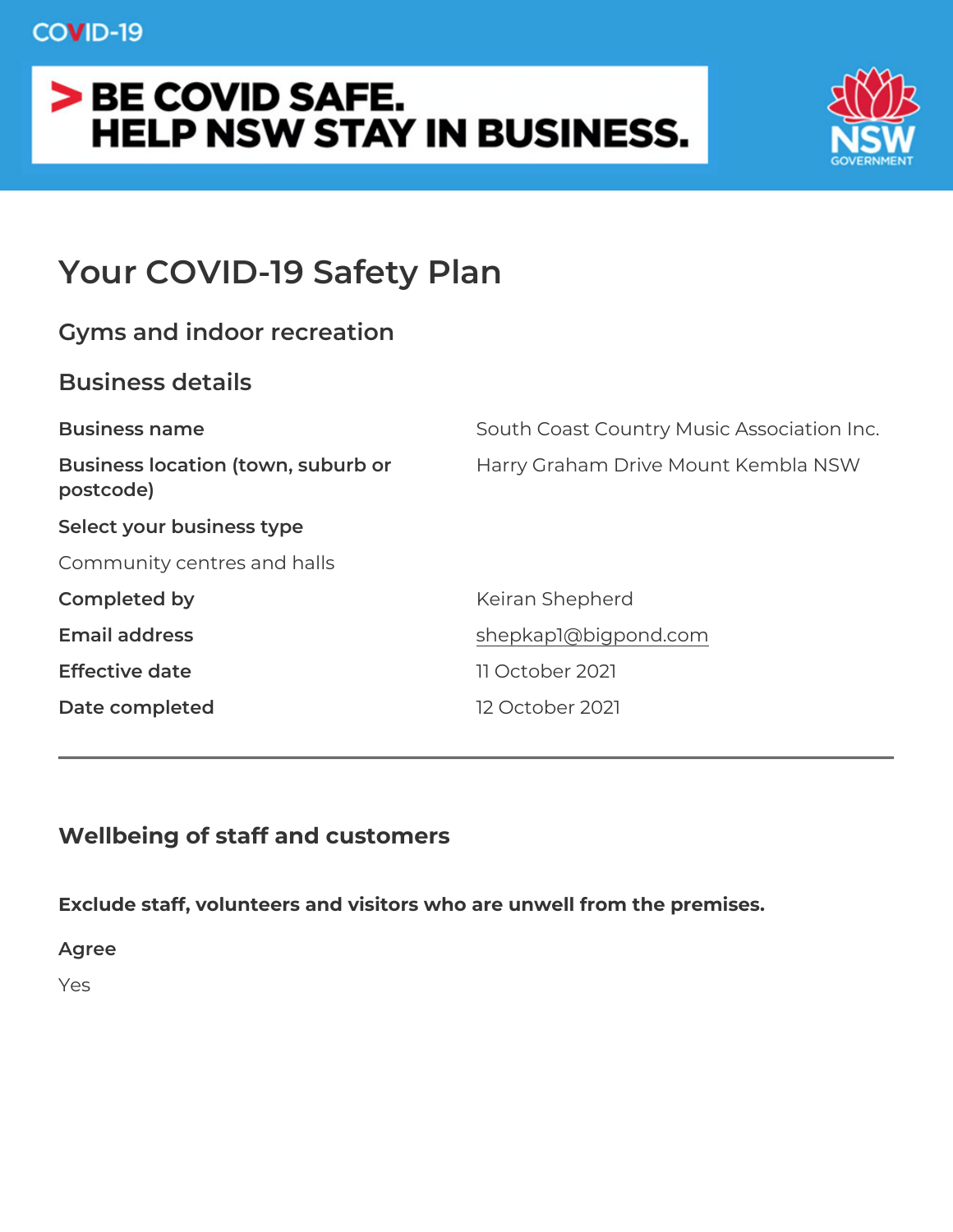Tell us how you will do this Entry will only be allowed if the member or visitor a) Has had two Covid 19 vaccinations, showing proof of vaccination exemption) b) Has not been ill recently with cold or flu symptoms. c) Has not been a close or casual contact with anyone who is Covid d) Temperature reading must be less than 37.5 degrees C Provide staff with information and training on COVID-19, including vaccination, when to get tested, physical distancing, wearing mask Agree Yes Tell us how you will do this Provide details of a) When to get tested (if feeling unwell or in contact with a Covid b) Physical distancing rules as per NSW Health guidelines c) Wearing of face masks as per NSW Health guidelines d) Hand sanitising and cleaning of surfaces as per NSW Health gui Display conditions of entry including requirements to stay away if vaccination and record keeping. Agree Yes Tell us how you will do this

Approved signage displayed at all points of entry

Take reasonable steps to ensure all people aged 16 and over on the fully vaccinated or have a medical exemption (including staff, volu and contractors). For example, ensure posters outlining vaccinatio are clearly visible, check vaccination status upon entry and only a of evidence of vaccination, train staff on ways to check proof of C vaccination status, remind customers of vaccination requirements in materials. Guidance for businesses ishtatpasil/ablowewansw.gov.au/covid· [19/businesses-and-employment/covid-safe-business/vaccina](https://www.nsw.gov.au/covid-19/businesses-and-employment/covid-safe-business/vaccination-compliance-for-businesses)tion-com [business](https://www.nsw.gov.au/covid-19/businesses-and-employment/covid-safe-business/vaccination-compliance-for-businesses)es

Note: Staff outside of Greater Sydney who have received one dose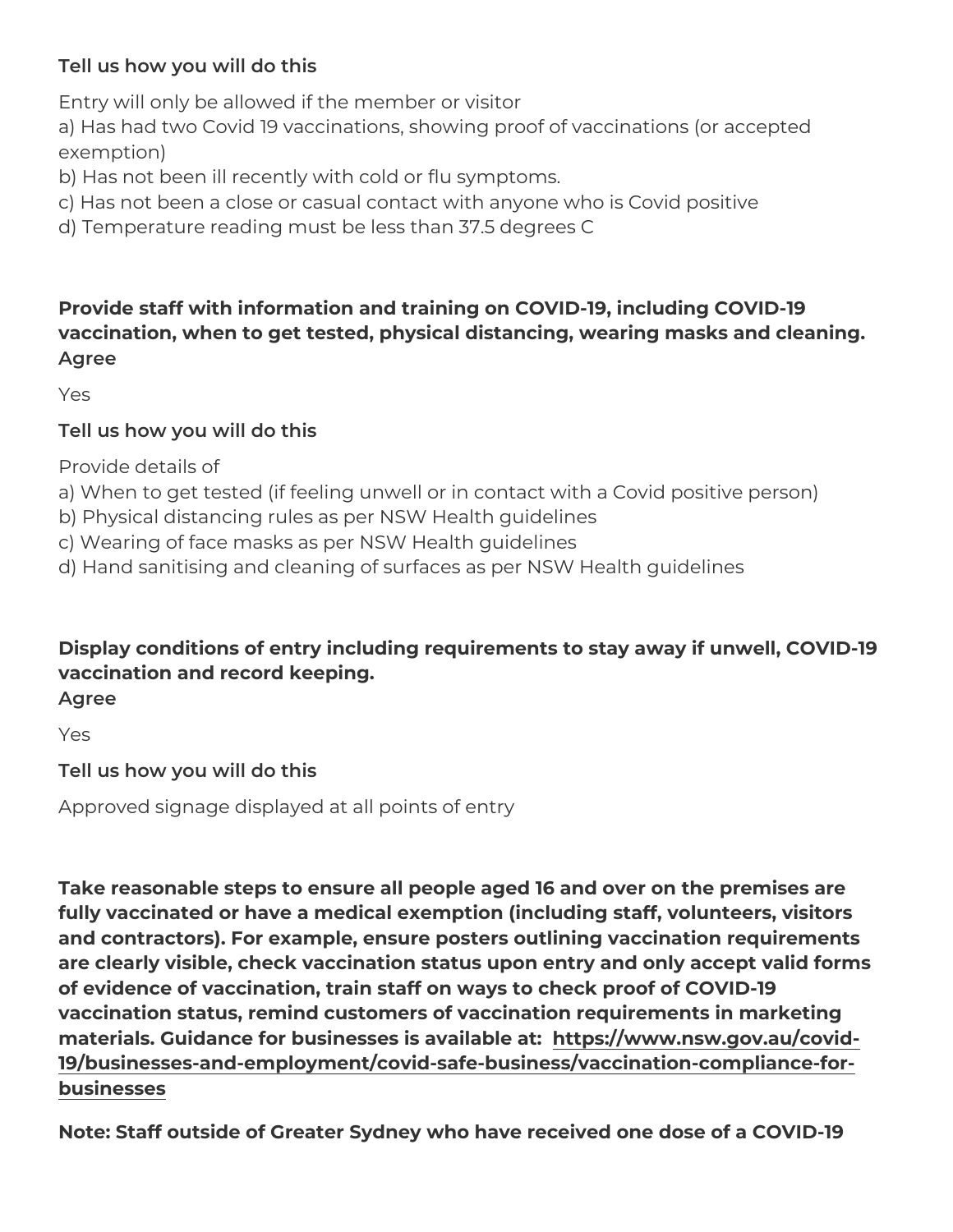## **vaccine are permitted to enter such premises for work until 1 November 2021 when they need to be fully vaccinated, or have a medical contraindication, in order to enter the premises.**

**Agree**

Yes

# **Tell us how you will do this**

Conditions of entry notices at all points of entry, staff at all points of entry to check vaccination status, or exemption form from medical practitioner

# **Physical distancing**

**Capacity must not exceed one person per 4 square metres of space in indoor areas of the premises and one person per 2 square metres of space in outdoor areas of the premises.**

**Note: Group classes and group activities at indoor recreation facilities must not exceed 20 persons.** 

**Note: Indoor swimming pools can only open for swimming lessons, squad training, lap swimming, and rehab activities.**

**Agree**

Yes

### **Tell us how you will do this**

Seating has been set out to allow 1.5m between persons based on the one person per 4 square metre rule

# **Ensure 1.5m physical distancing where possible, including:**

**at points of mixing or queuing**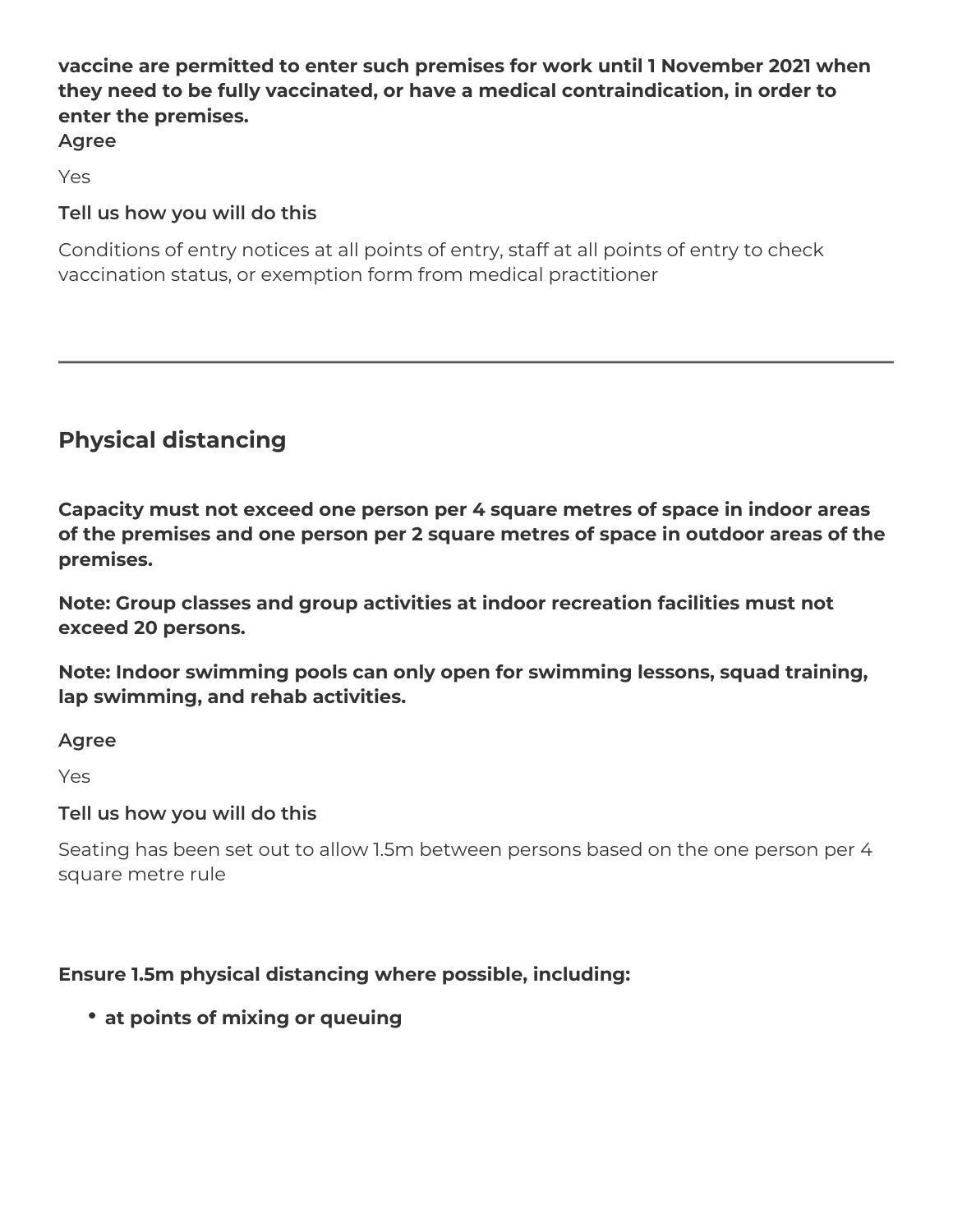- **between seated groups**
- **between staff.**

### **Agree**

Yes

## **Tell us how you will do this**

a) 1.5m markings have been placed where queing is necessary. b Floor markings for seat positioning have been made at 1.5m spacing c)Staff have been instructed to remain 1.5m apart from each other

### **Avoid congestion of people in any specific areas within the venue where possible, such as change rooms and other communal facilities.**

### **Agree**

Yes

### **Tell us how you will do this**

Supervision at points of entry will eliminate this and reminders from staff when inside the premises

No change rooms are at the premises, other areas (toilets, kitchen, stage area) have signage to indicate numbers allowed.

# **Have strategies in place to manage gatherings that may occur immediately outside the premises.**

### **Agree**

Yes

### **Tell us how you will do this**

Supervision in external areas by volunteer staff

### **Singing by audiences is not allowed in indoor areas.**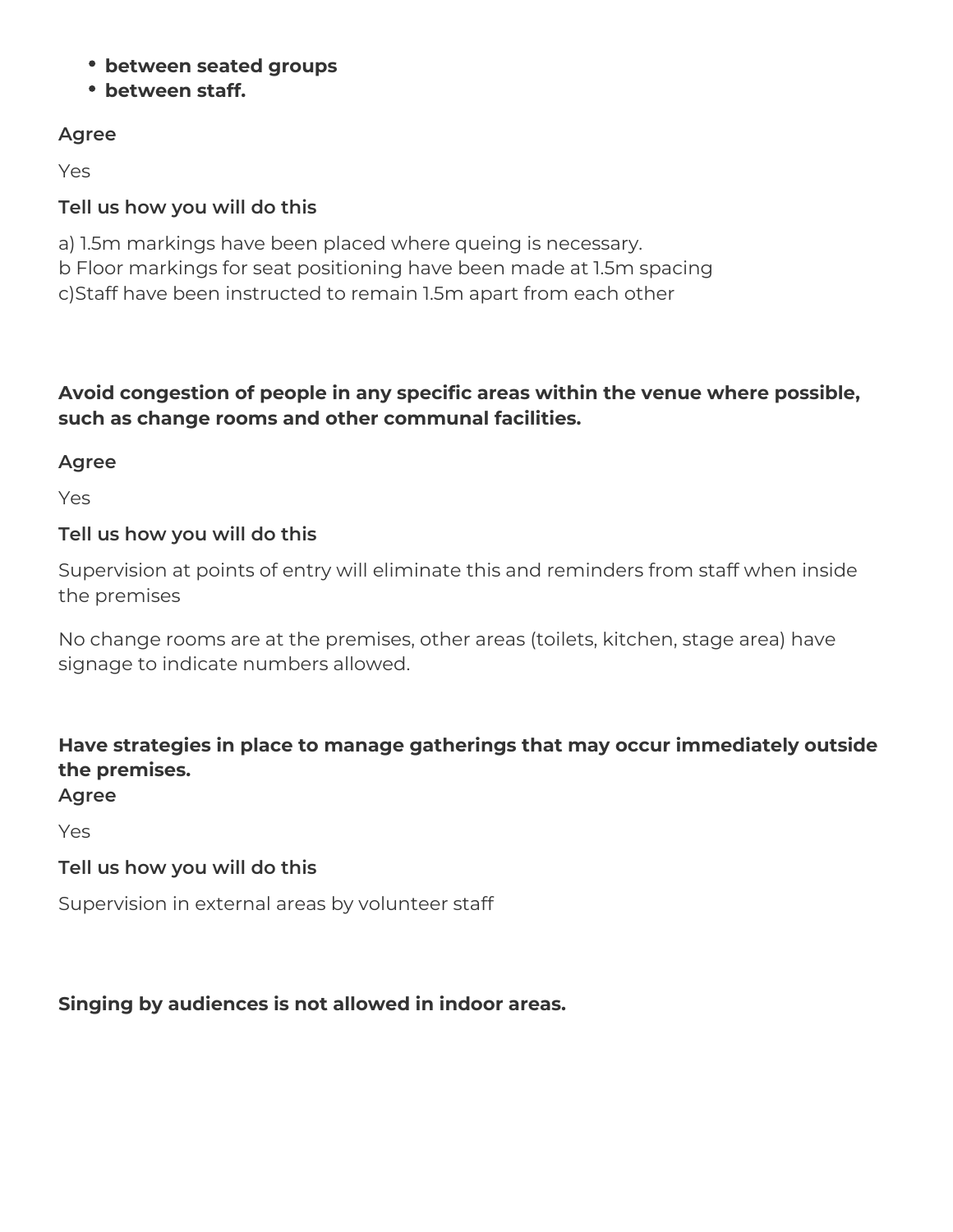Dancing is not allowed in indoor areas except for dance classes, w than 20 people are permitted to dance.

Patrons can only consume alcohol when seated in indoor areas.

Agree

Yes

Tell us how you will do this

Patrons will be advised that singing is not permitted from the audie Ceremonies will announce this several times during each event.

#### Ventilation

Review the 'COVID-19 guidance on ventilation available at [https://www.nsw.gov.au/covid-19/getting-back-to-wo](https://www.nsw.gov.au/covid-19/getting-back-to-work-a-covid-safe-way/ventilation-guidance)rk-a-covid-safe [way/ventilation-gui](https://www.nsw.gov.au/covid-19/getting-back-to-work-a-covid-safe-way/ventilation-guidance)danne consider which measures are relevant to your premises before completing this COVID-19 Safety Plan. Agree

Yes

Tell us how you will do this

During an event, the emergency exit doors will be opened wherever (depending on the weather conditions). This will provide fresh air and  $\alpha$ will be turned on to provide air movement in the auditorium

Use outdoor settings wherever possible.

Agree

Yes

Tell us how you will do this

This is not really possible for our performances, however the consum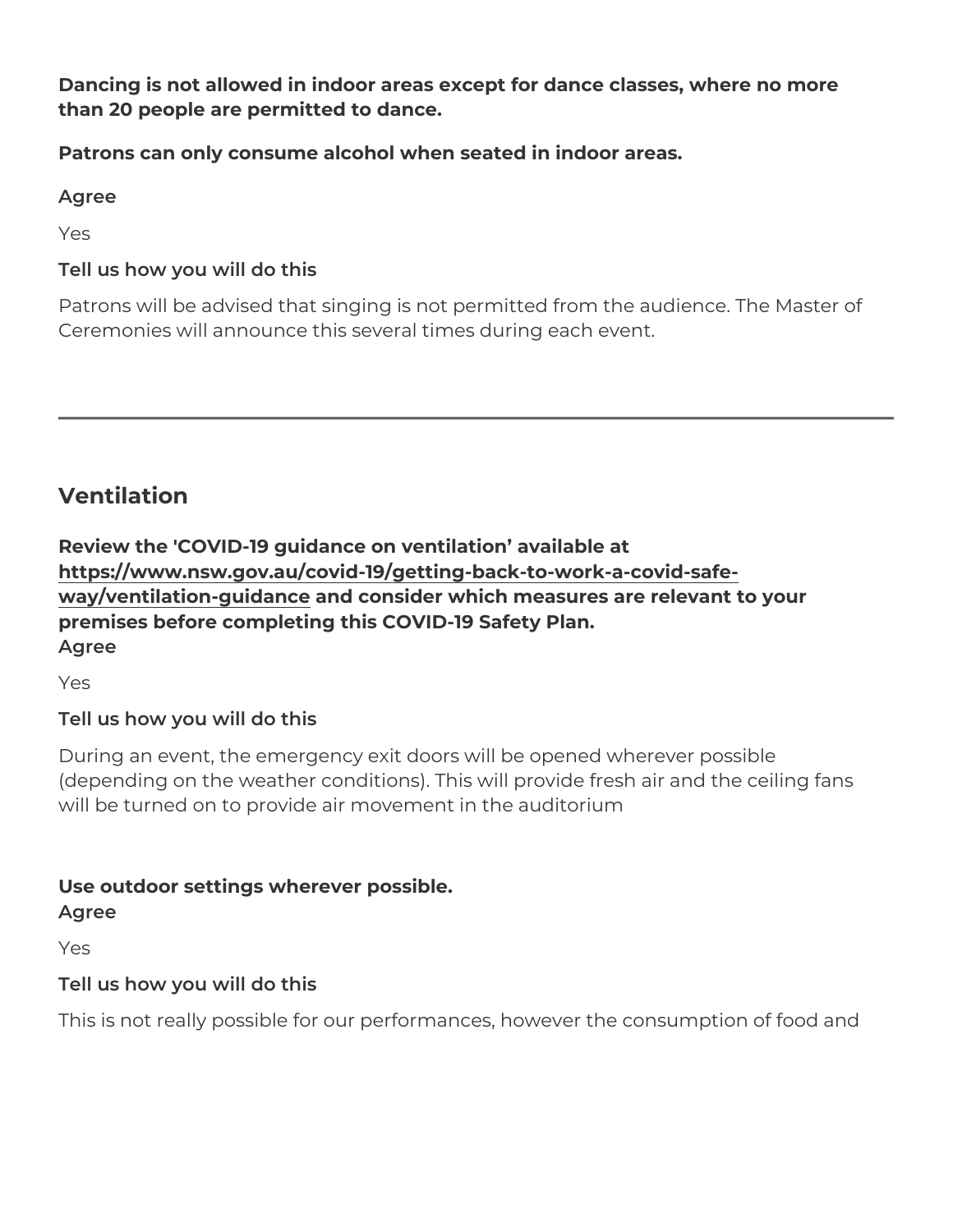beverages is encouraged to be taken outside.

**In indoor areas, increase natural ventilation by opening windows and doors where possible.**

### **Agree**

Yes

### **Tell us how you will do this**

As indicated above, opening exit doors and turning ceiling fans on

**In indoor areas, increase mechanical ventilation where possible by optimising air conditioning or other system settings (such as by maximising the intake of outside air and reducing or avoiding recirculation of air).**

**Agree** Yes

**Tell us how you will do this**

There are no mechanical ventilation systems installed, however ceiling fans will operate to aid air circulation

**Ensure mechanical ventilation systems are regularly maintained to optimise performance (for example through regular filter cleaning or filter changes). Agree**

Yes

**Tell us how you will do this**

Not applicable

**Consider consulting relevant experts such as building owners or facility managers, ventilation engineers and industrial or occupational hygienists to optimise indoor ventilation.**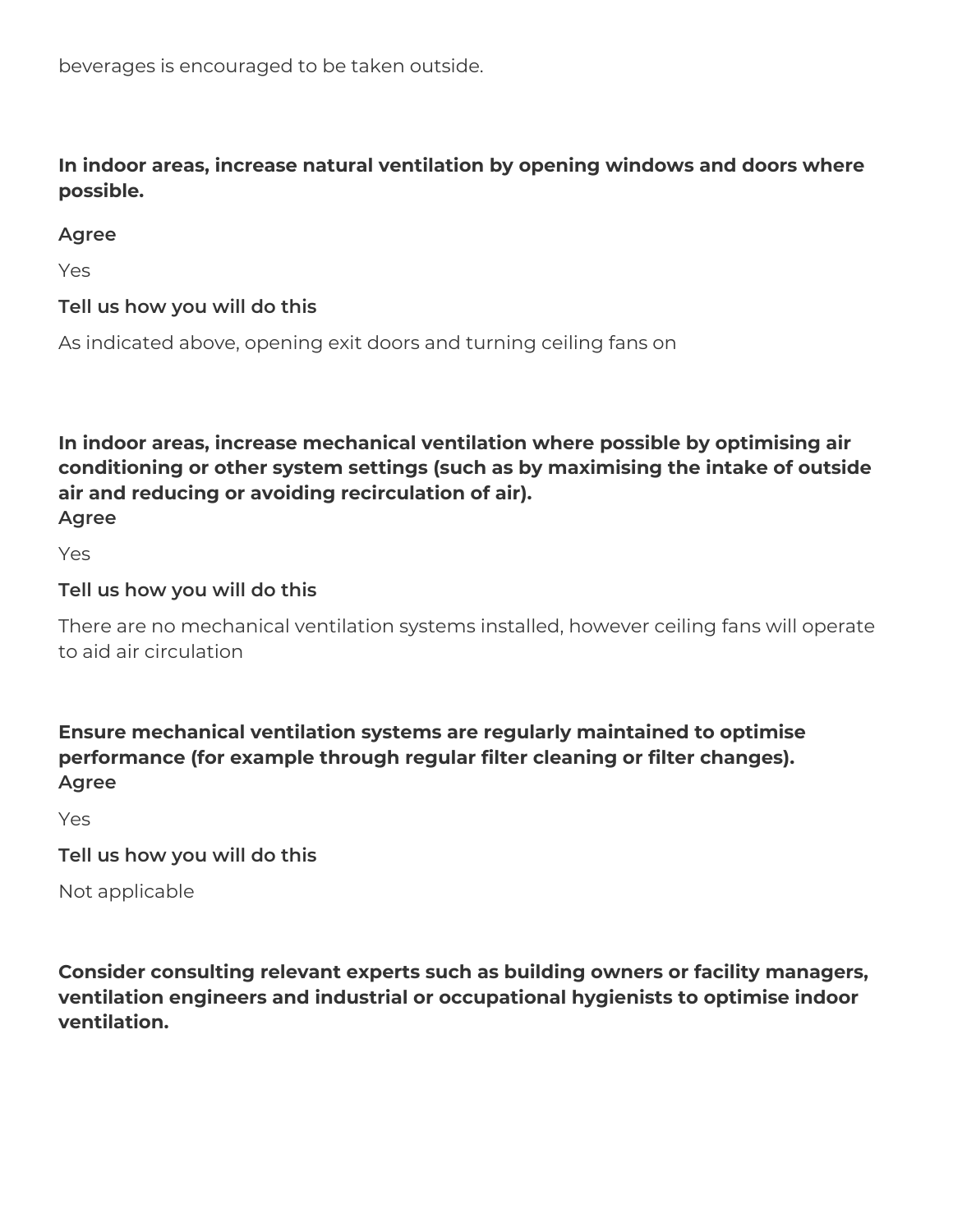### **Agree**

Yes

### **Tell us how you will do this**

We are restricted to fans and open doors

# **Hygiene and cleaning**

**Face masks must be worn by staff and customers in indoor areas, unless exempt.** 

## **Note: People engaging in physical exercise are exempt, unless they are participating in an indoor gym class or dance class Agree**

Yes

### **Tell us how you will do this**

Signage indicating face masks are mandatory (as per NSW Health guidelines) Staff at entry points to enforce this rule. Mask exemption documents accepted

No gym sessions or dance classes held at this venue

### **Adopt good hand hygiene practices. Have hand sanitiser at key points around the venue.**

### **Agree**

Yes

### **Tell us how you will do this**

Notices regarding hand hygiene practices are posted throughout the venue. Hand sanitiser is provided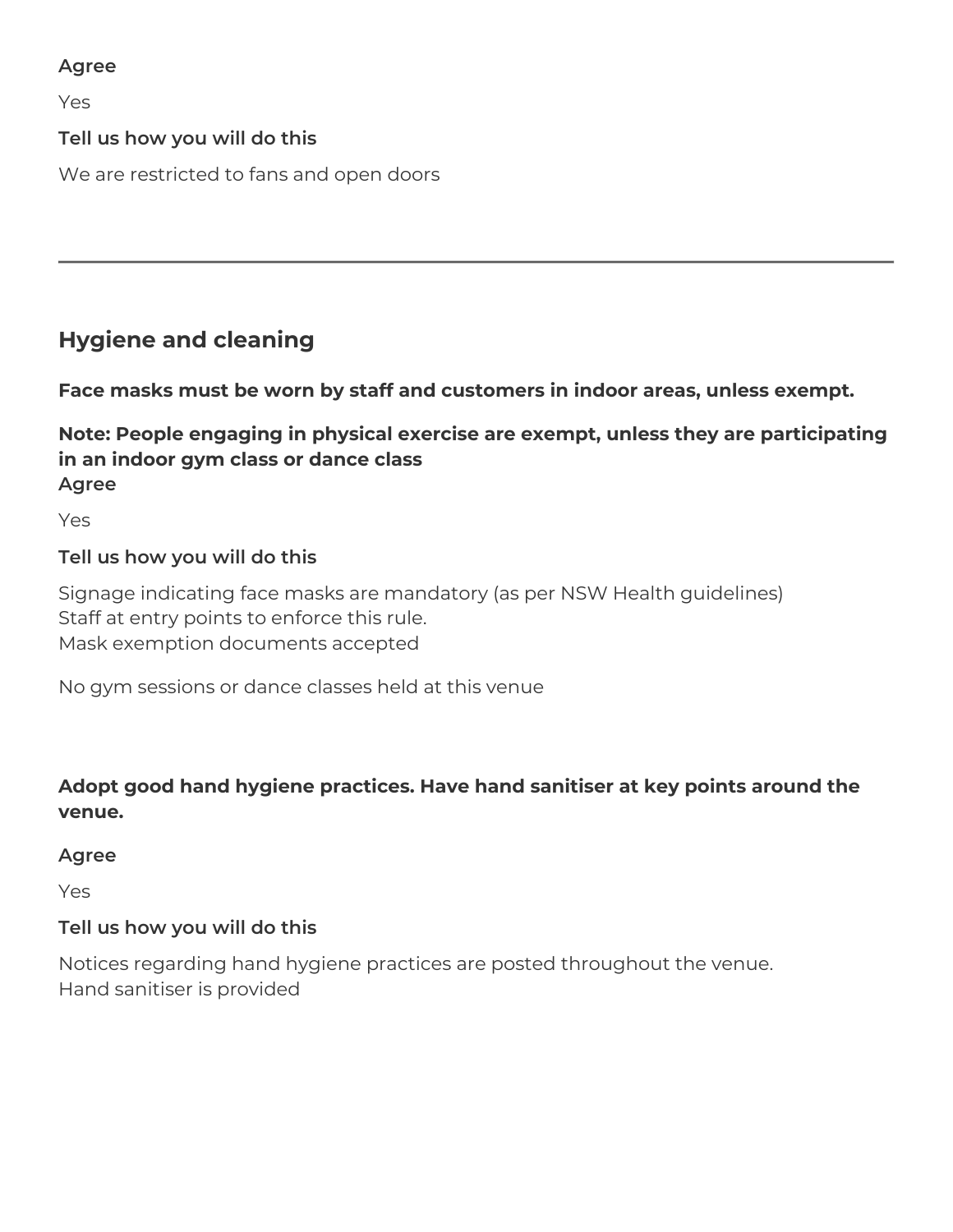### **Ensure bathrooms are well stocked with hand soap and paper towels or hand dryers.**

### **Agree**

Yes

### **Tell us how you will do this**

Toilets areas are stocked with soap dispensers and paper hand towel. Waste bins are emptied regularly.

There are no hand dryers

**Clean frequently used indoor hard surface areas (including children's play areas) at least daily with detergent/disinfectant. Clean frequently touched areas and surfaces several times per day. Reduce sharing of equipment where practical and ensure these are cleaned with detergent and disinfectant between use. Encourage visitors to wipe down equipment after they have finished using it**

**Agree**

Yes

### **Tell us how you will do this**

Surface cleaning is carried out before and after the venue is used.

Every performer must provide their own microphone . The microphone stand, leads and other shared equipment is wiped down between each performer.

# **Record keeping**

**Use the NSW Government QR code system to collect an electronic record of the name, contact number and entry time for all staff, volunteers, visitors and contractors.**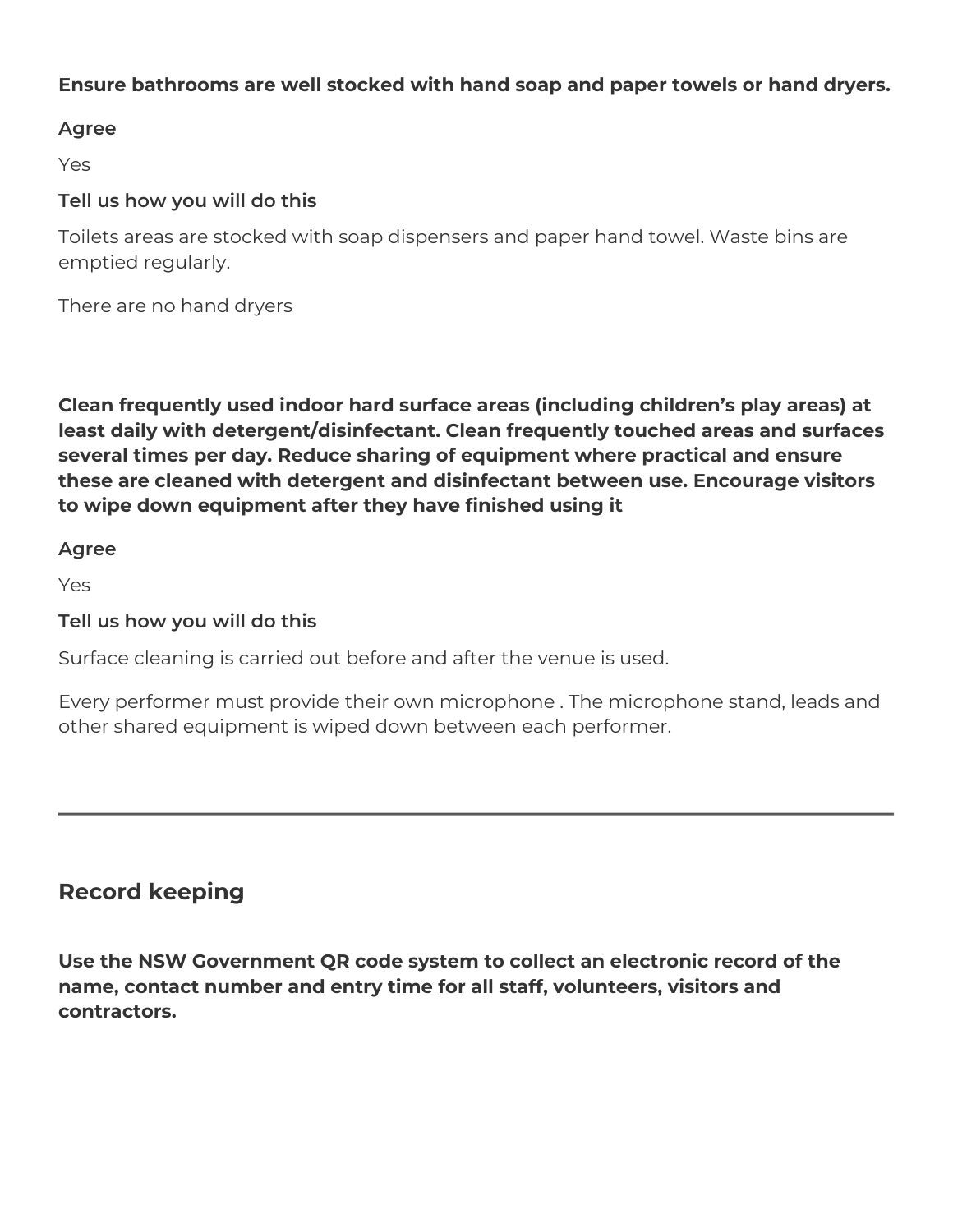### **Note: Community centres and halls are not required to collect electronic entry records but are strongly encouraged to do so.**

### **Agree**

Yes

### **Tell us how you will do this**

QR Code "check in" is available at the venue (Community Hall), patrons are encouraged to use it upon entry

**Processes must be in place to ensure that people provide the required contact information, such as by checking phones for the green tick to confirm they have checked in (keeping 1.5m physical distance between staff and patrons). QR codes should be clearly visible and accessible including at entrances to the premises.**

**Agree**

Yes

**Tell us how you will do this**

QR Code check in sheets are available at point of entry to the venue

**If a person is unable to provide contact details, for example due to age or language barriers, another person may provide contact details on their behalf. If it is not possible for check-in to occur, keep a record of the name, contact number and entry time for all staff, volunteers, visitors and contractors for a period of at least 28 days. These records must be provided in an electronic format such as a spreadsheet as soon as possible, but within 4 hours, upon request from an authorised officer.** 

### **Agree**

Yes

### **Tell us how you will do this**

It is a requirement of Wollongong City Council that all visitors to the Community Hall must sign in a log book when entering the venue.